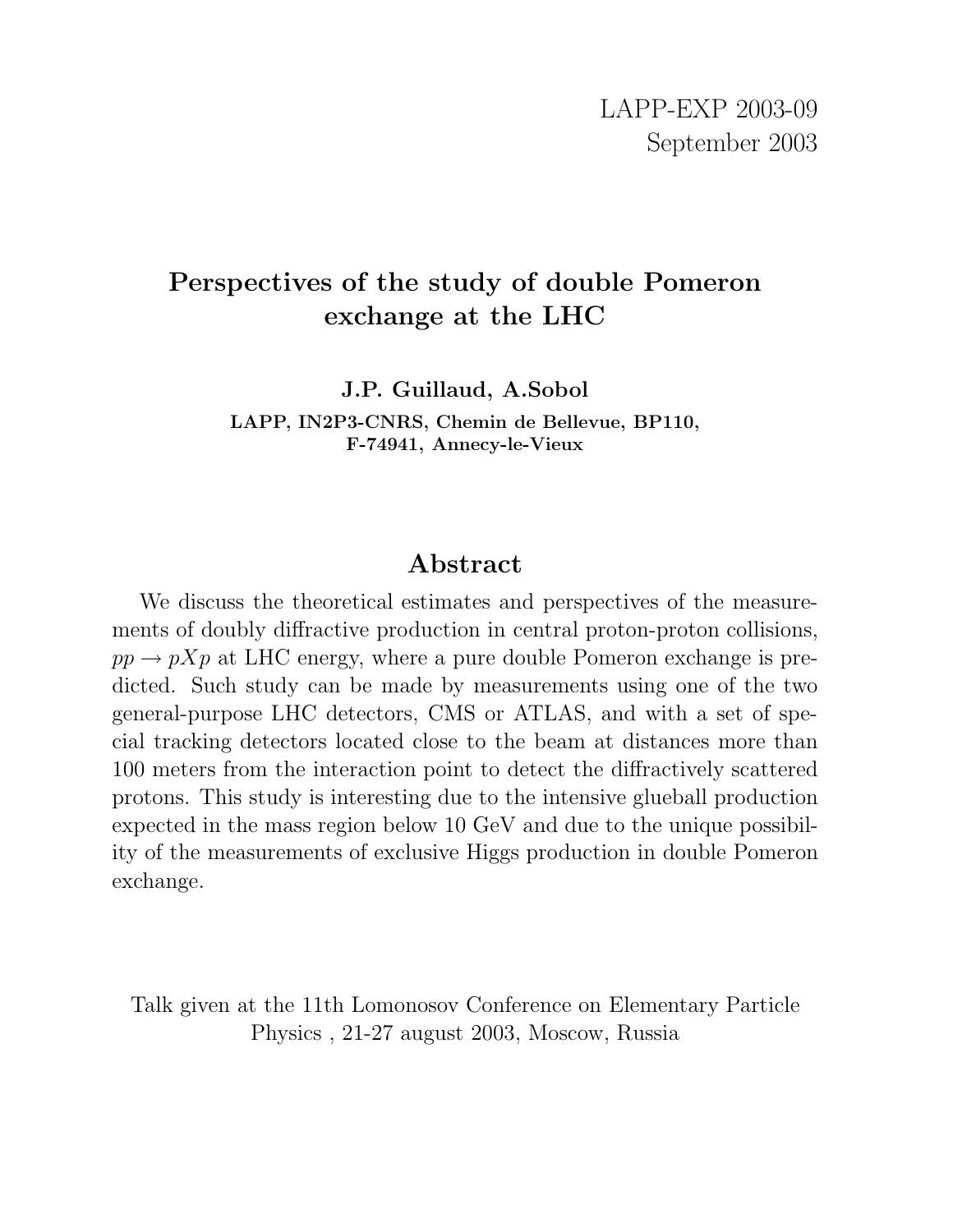#### 1. Introduction

This paper is mainly devoted to the exclusive measurements of central production in proton-proton collisions:



 $pp \rightarrow pXp.$  (1)

Figure 1: Diagram of the central production in proton-proton collisions.

The X, produced in the interaction of the two exchanged particles which can be Reggeons  $(R)$  or Pomerons  $(P)$ , is called a central particle (or system) due to its pseudorapidity which is close to 0. Such reactions are predicted to be a source of glueballs or gluonic rich states when both of the exchanged particles are Pomerons (Double Pomeron Exchange (DPE)).

The reaction 1 has been studied at CERN in fixed target experiments at different energy, WA76 ( $\sqrt{s}$ =12.7 and 23.8 GeV), WA91, NA12/2, WA102 ( $\sqrt{s}$ =29.1 GeV), as well at colliders, UA8 at CERN SppS ( $\sqrt{s}$  = 630 GeV). WA102 experiment produced the largest and detailed data set at low energy. Many new results have been obtained in hadron spectroscopy (see, for example, [1]), in particular, efforts have been made to find new kinematic variables which could separate states with a strong gluon component from ordinary mesons. Two interesting effects are observed by the Collaboration.

One of them is the so-called *glueball-filter*. It was proposed to analyse the data at different values of the kinematic variable  $dP_T$ , the difference between the transverse momentum vectors of the exchanged particles<sup>1</sup>. The Collaboration obtained the ratio,  $R$ , of the production cross-section for small  $dP_T \leq 0.2 \text{ GeV}$  and large  $dP_T \geq 0.5 \text{ GeV}$ for different resonances [1]. It was observed that the resonances studied can be separated into 3 groups according to R. The values of R for different resonances are shown in figure 2. It is interesting to note (left part of the figure) that all the undisputed  $q\bar{q}$  states, namely those with positive G parity and  $I = 0$ , have a very small value for this ratio  $(\leq 0.1)$ . Some of the states (central part) with  $I = 1$  or negative G parity, which cannot be produced by double Pomeron exchange, have a slightly higher value ( $\approx 0.25$ ). All the

 $^{1}dP_{T} = \sqrt{(P_{1}^{x} - P_{2}^{x})^{2} + (P_{1}^{y} - P_{2}^{y})^{2}}$ , where  $P_{1}$  and  $P_{2}$  are the momenta of the exchanged particles.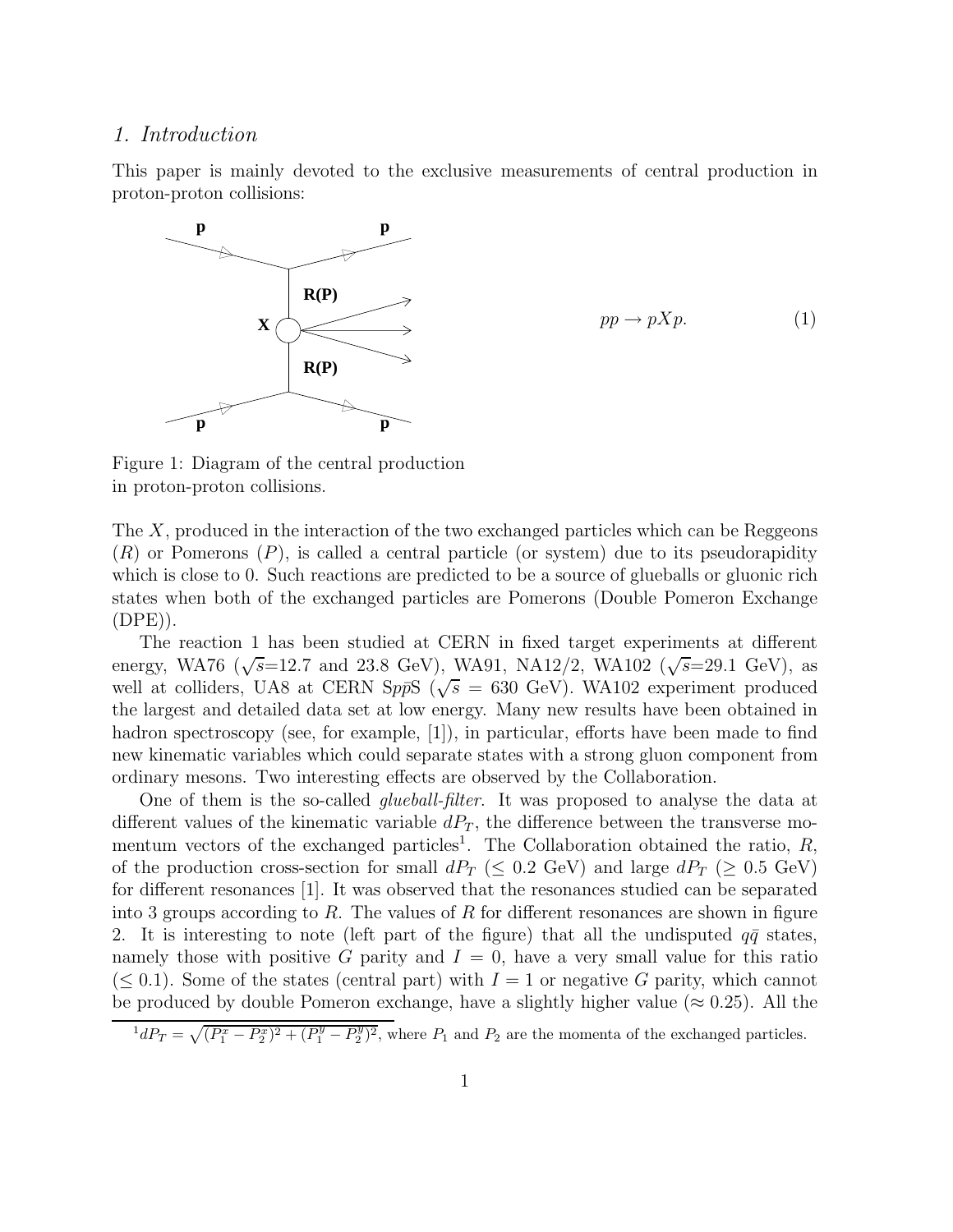states which can be considered as candidates for glueballs (right part) have a large value for this ratio, close to 1. Until now, this effect has not had any convincing theoretical explanation, but it can indicate the possibility of a glueball- $q\bar{q}$  filter mechanism in central production. With such a filter, all the undisputed  $q\bar{q}$  states are observed to be suppressed at small  $dP_T$ , but the glueball candidates  $f_0(1500)$ ,  $f_0(1710)$ ,  $f_2(1950)$ , together with the enigmatic  $f_0(980)$ , survive.



Figure 2: The ratio, R, of the production cross-section for small  $dP_T$  ( $\leq 0.2$  GeV) and large  $dP_T$  ( $\geq 0.5$  GeV) for different resonances.

The second effect observed in the WA102 experiment is an interesting behaviour of the azimuthal angle,  $\phi_{pp}$ , between the transverse momentum vectors of the outgoing protons. Naively, it would have been expected that this angle should be flat irrespective of the resonances produced. The experimentally observed  $\phi_{pp}$  dependences are clearly non-flat and considerable variations are found between resonances with different  $J^{PC}$ . Figure 3 shows the  $\phi_{pp}$ -dependences for several resonances. Several theoretical papers have been published on the  $\phi_{pp}$ -dependence [2, 3]. All agree that the exchanged particle must have  $J > 0$  and that  $J = 1$  is the simplest explanation. Using  $\gamma \gamma$  collisions as an analogy, Close and Schuler [3] have calculated the  $\phi_{pp}$  and  $t^2$  dependences for the production of resonances with different  $J^{PC}$ . In their model of double Pomeron exchange the Pomeron acts as a nonconserved vector current. In the reference [4] this model was tested for some resonances with  $J^{PC} = 0^{-+}, 1^{++}, 2^{-+}, 0^{++}, 2^{++}$ . For these states, a good description of the experimental data was obtained. It is interesting that  $\phi_{pp}$  has a different behaviour for the undisputed  $q\bar{q}$  states and for the glueball candidates with identical quantum numbers  $J^{PC}$  ( $f_0(1370)$  and  $f_0(1500)$  with  $J^{PC} = 0^{++}$ ,  $f_2(1270)$  and  $f_2(1950)$  with  $J^{PC} = 2^{++}$ ).

Attempts to find some kind of a filter for the separation of gluon rich states from ordinary ones are very important because the question "where is a glueball ?" is still open. Some authors suggest scenarios in which a scalar glueball mixes with two  $q\bar{q}$  states. F.Close and A.Kirk [5] on the basis of the WA102 data predict the following mixing

 $2t$  is the transverse momentum squared between the incoming and outgoing protons.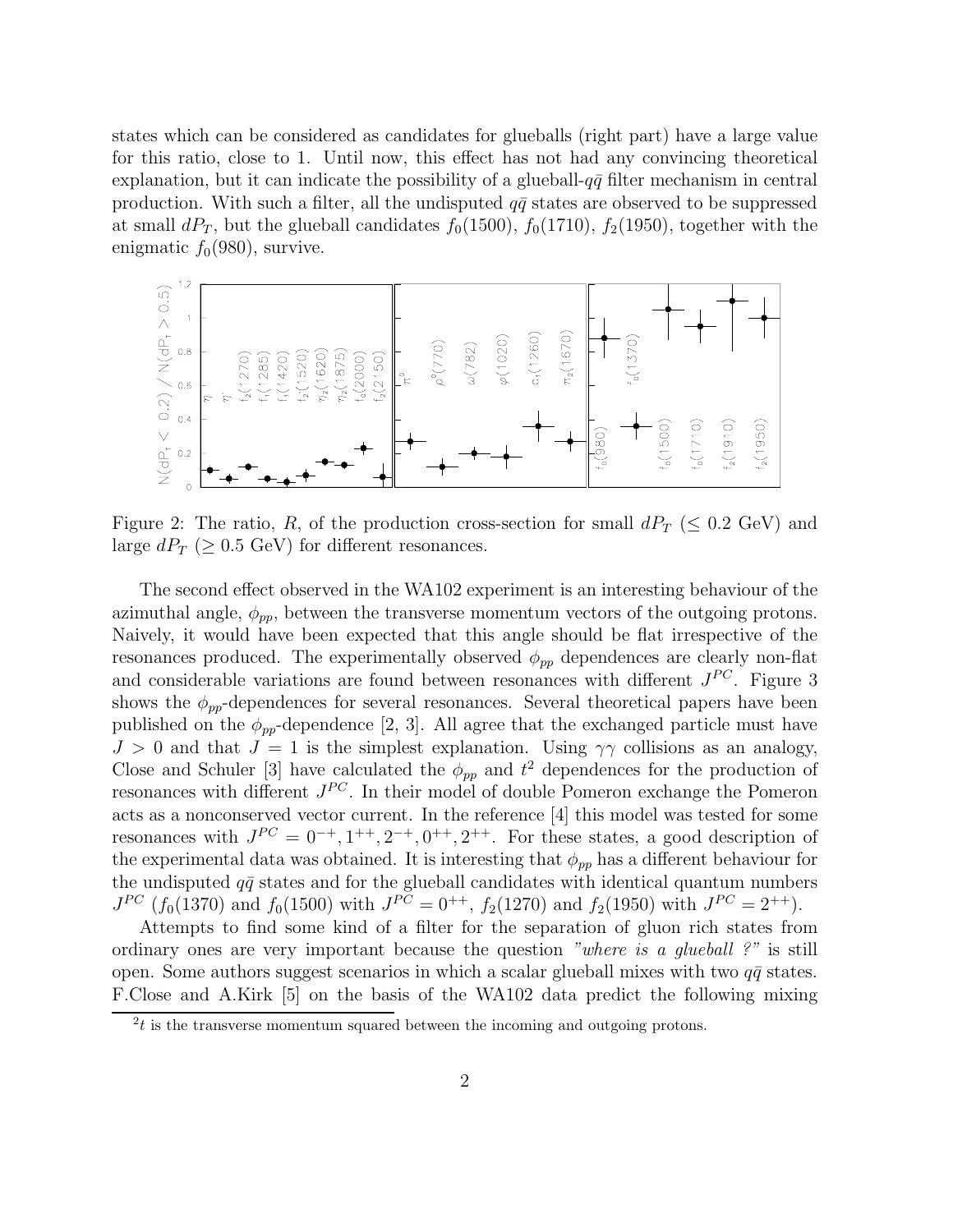

Figure 3: Azimuthal angle  $\phi_{pp}$  between the transverse momentum vectors for the outgoing protons for resonances with  $J^{PC} = 0^{-+}, 1^{--}, 1^{++}$  and  $2^{-+}$ .

scheme for  $f_0(1370)$ ,  $f_0(1500)$  and  $f_0(1750)$  scalars:

$$
f_0(1370) = -0.79 \frac{1}{\sqrt{2}} (u\bar{u} + d\bar{d}) - 0.13s\bar{s} + 0.60 \text{ glueball}
$$
  
\n
$$
f_0(1500) = -0.62 \frac{1}{\sqrt{2}} (u\bar{u} + d\bar{d}) + 0.37s\bar{s} - 0.69 \text{ glueball}
$$
  
\n
$$
f_0(1750) = 0.14 \frac{1}{\sqrt{2}} (u\bar{u} + d\bar{d}) + 0.91s\bar{s} + 0.39 \text{ glueball}
$$

Now several different receipts of the mixing are suggested by other authors [6]. Unfortunately they give absolutely different values for the quarkonium and glueball contributions to these 3 scalar states <sup>3</sup>.

However, there is some optimism to solve the "glueball puzzle" at higher energy based on some theoretical estimates and on the recent result of the UA8 Collaboration [8] at CERN. Indeed there are theoretical predictions [9] for the intensities of the different types of exchange in function of the centre of mass energy:

$$
\begin{array}{rcl}\n\sigma(RR) & \sim & s^{-1}, \\
\sigma(RP) & \sim & s^{-0.5}, \\
\sigma(PP) & \sim & constant,\n\end{array} \tag{2}
$$

<sup>3</sup>All these mixing scenarios are collected and discussed in the review of E.Klempt [7]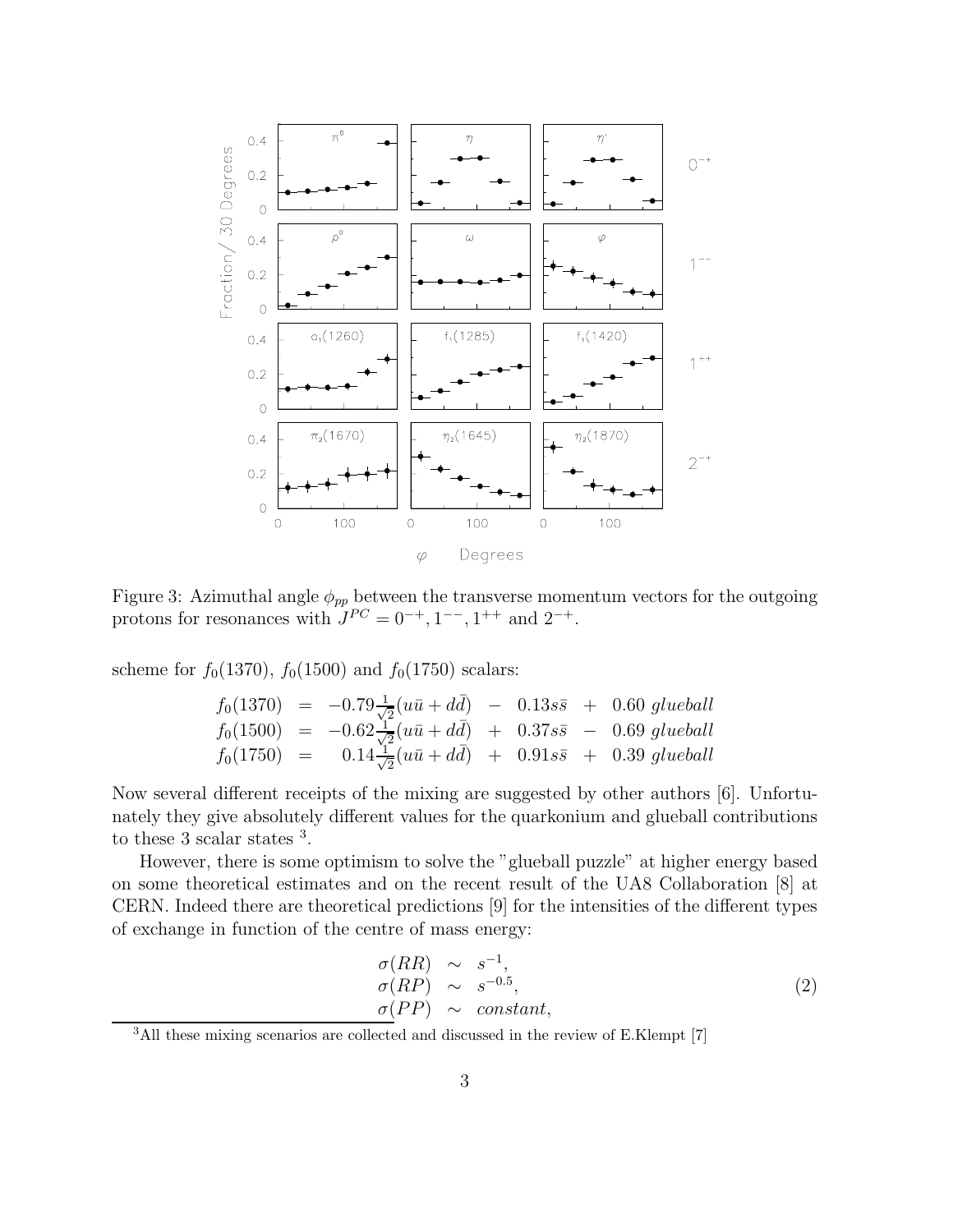where  $RR$ ,  $RP$  and  $PP$  mean respectively Reggeon-Reggeon, Reggeon-Pomeron and Pomeron-Pomeron exchanges. These show that the contribution of the double Pomeron exchange in relation to the Reggeon-Reggeon and Pomeron-Pomeron exchanges in the cross-section of reaction 1 increases with the increase of the energy. So the production of central resonances with a rich gluon component becomes dominant. The results obtained by the experiments WA76, WA91 and WA102 [10] at different energies confirm the theoretical predictions 2 shown above. For example, the production of  $\rho^o(770)$ , which has an isospin 1 and cannot be produced in a DPE, becomes less important with increasing s. The  $\eta'(958)$  production, that experimentally does not depend on s, can be explained naturally by a double Pomeron exchange.



Figure 4: Mass dependence for X production from the "AND" and "OR" data samples<sup>4</sup> of UA8 experiment at CERN  $Sp\bar{p}S$  at  $\sqrt{s} = 630$  GeV.

Recently UA8 Collaboration [8] reported new results based on its 1989 year data sample at the CERN  $Sp\bar{p}S$  collider. In particular, they studied the reaction  $p\bar{p} \to pX\bar{p}$  at  $\sqrt{s}$  = 630 GeV, where X is a set of hadrons in the central rapidity region. The dependence of the total cross-section as function of the  $X$  mass is shown on the figure by black circles. The white circles show the cross-section for the  $X$  production in the single diffraction:  $p\bar{p} \to pX$  or  $p\bar{p} \to X\bar{p}$ <sup>4</sup>. The data display a wide maximum in the mass region up to 10 GeV with a cross-section, few mb, that is an order of magnitude larger than the one predicted. This could be explained by an intensive resonance glueball production in this region of mass. Unfortunately, the UA8 detector was a calorimeter with a mass resolution about 2 GeV, too poor to see any mass structure in the cross-section.

At this point, we can answer to the question: "Why would it be of great interest to extend the study of the central production reaction at such a high LHC energy?" In the WA102 experiment at  $\sqrt{s} \approx 30$  GeV we had approximately equal contributions

<sup>&</sup>lt;sup>4</sup>Black points are called "AND" because both nucleons (p and  $\bar{p}$ ) were detected. In the data pointed by white circles and called "OR" only one nucleon was detected.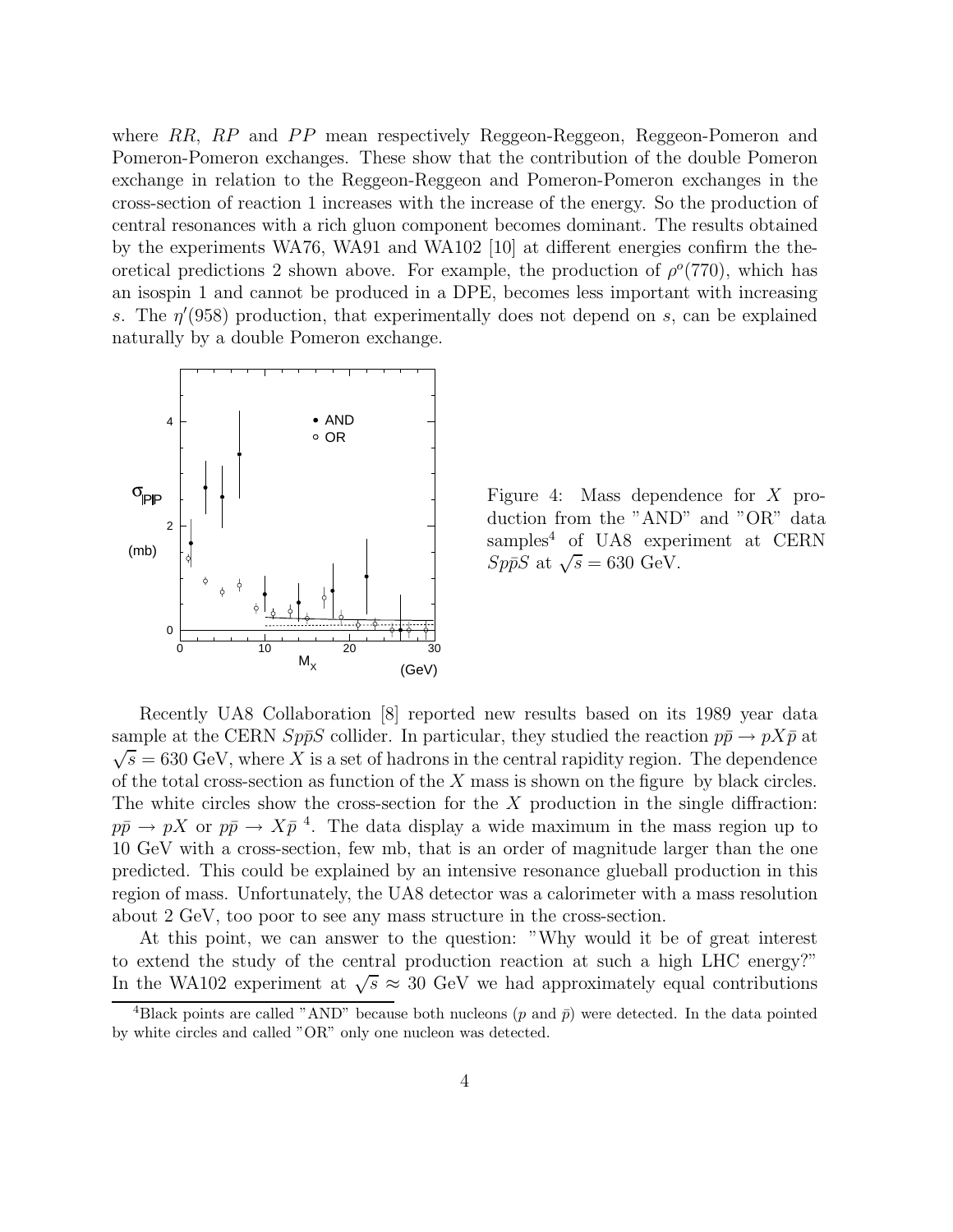of Reggeon-Reggeon  $(RR)$  + Reggeon-Pomeron  $(RP)$  and Pomeron-Pomeron  $(PP)$  exchanges:  $(\sigma_{RR} + \sigma_{RP})/\sigma_{PP} \approx 1$ . In UA8 at  $\sqrt{s} = 630$  GeV this ratio is  $\approx 0.05$  GeV and at the LHC energy,  $\sqrt{s} = 14$  TeV, it would be  $\approx 0.001$ . So at LHC energies we can expect a pure Double Pomeron Exchange and an absence of Reggeon exchanges of any kind. This creates a favourable condition for gluon rich states production (LHC can be considered as a "glueball factory") and a comfortable backgroundless condition for their observation comparing with a lower energy. The UA8 result looks very encouraging and allows the expectation of a more exciting result at the LHC energy. Of course, the mass resolution should noticeably be improved compared to UA8 to study possible structures in the low mass region.

The cross-section for DPE at the LHC energy can be estimated using the results of WA102 ( $\sigma_{DPE}=0.14$  mb at  $\sqrt{s} = 28$  GeV) and equations 2. From these one can see that  $\sigma_{DPE}$  is approximately constant in terms of s. To be more precise, theory predicts that  $\sigma_{DPE}$  depends on s as s<sup>0.08</sup> [11]. Thus, we can assume that at  $\sqrt{s} = 14 \text{TeV} \space \sigma_{DPE} = 0.37 \text{ mb}$ giving  $\approx 350000$  DPE events/day (non-corrected by any efficiency) at a luminosity as low as  $L = 10^{28} \text{cm}^{-2} \text{s}^{-1}$  (it will be explained below why we use this value for the luminosity).

The advantages of a study of the central production (reaction 1) at the LHC energy are more striking if one shifts the study of low  $X$  mass (several GeV) to much heavier objects. One of the main goals of the LHC is the search for the Higgs boson. It turns out, that the Higgs can be produced in the central proton-proton collisions (reaction 1) by DPE exchange. Some estimates of the cross-section for the exclusive central Higgs production at LHC energy are listed in the table below:

| Year | Publication                   | $M_H$ , GeV            | $\sigma_H$ , fb  |
|------|-------------------------------|------------------------|------------------|
| 1991 | $\left[12\right]$             | [100, 400]             | $100 \div 200$   |
| 1995 | $\left\lceil 13\right\rceil$  | $\overline{[100,400]}$ | $1000 \div 2000$ |
| 2000 | 14                            | 100                    | $10 \div 270$    |
| 2001 | $\left\lceil 15 \right\rceil$ | [100, 400]             | $80 \div 140$    |
| 2002 | $\left[16\right]$             | 120                    | $\approx 3$      |
| 2003 | <u>17</u>                     | [100, 500]             | $0.2 \div 8.5$   |

Table 1: Theoretical predictions for Higgs production in DPE at  $\sqrt{s}$ =14 TeV.

If we consider a cross-section  $\sigma_H = 100$  fb as an optimistic estimate given by the table 1 one will get more then 30000 exclusive Higgs/year produced by DPE at the nominal LHC luminosity  $L = 10^{34} \text{cm}^{-2} \text{s}^{-1}$ . Exclusive measurements allow well to suppress the signal/background ratio (S/B). As shown in reference [18] the significance  $S/\sqrt{S+B}$  of the Higgs observation in the process  $pp \to pHp$ ,  $H \to bb$  during one year at a luminosity  $10^{33}$  is about  $3\sigma$  even for the more pessimistic estimate for the Higgs cross-section of 3 fb (!). This value should be checked in a detailed full-GEANT simulation, but, if it is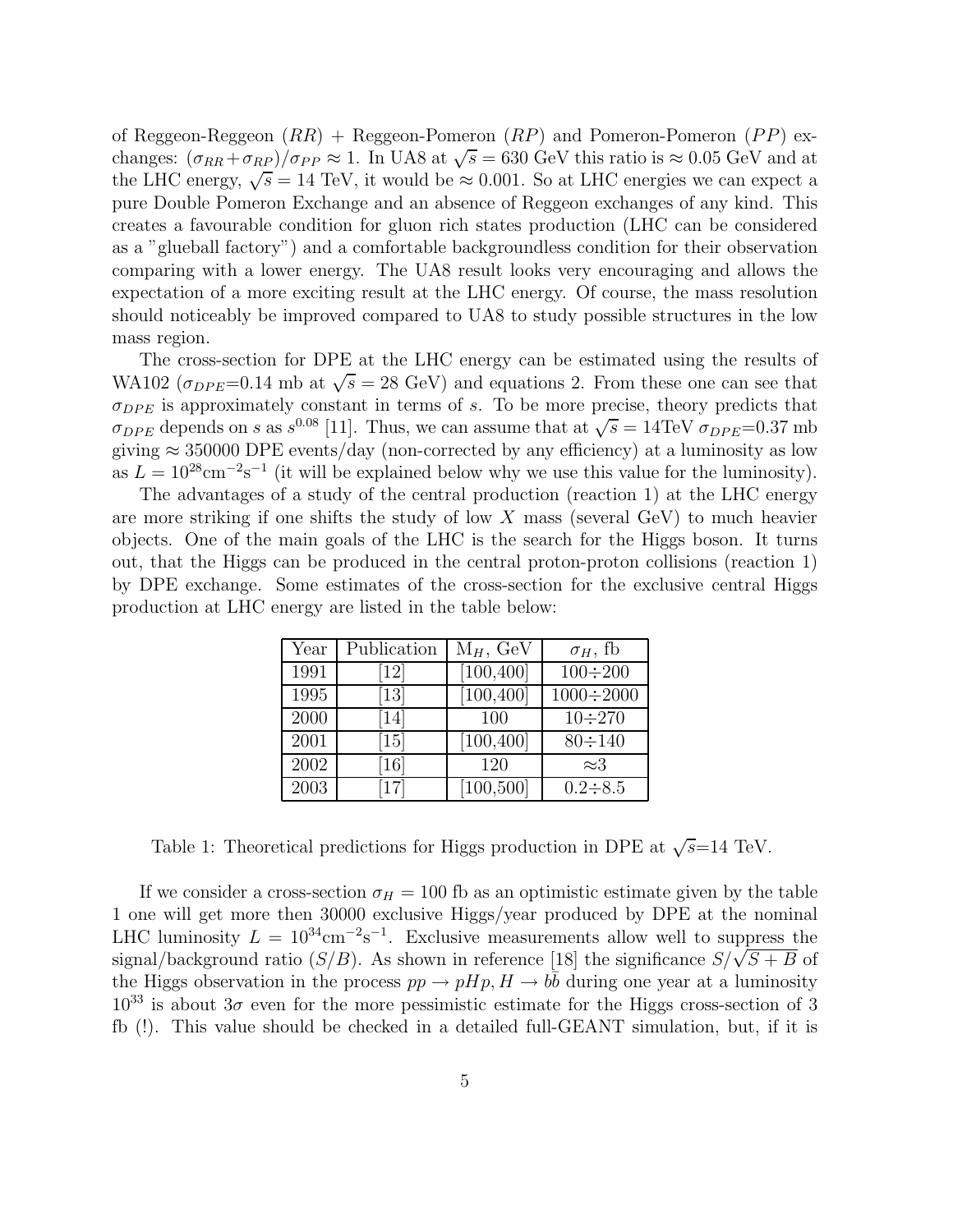true, then the exclusive Higgs production by DPE would become competitive to the other Higgs channel, like  $H \to \gamma\gamma$  for which  $S/\sqrt{S+B}$  is about  $4\sigma$ .

In addition to glueballs and Higgs as central systems in the reaction 1, other objects (like 2 jets, light or heavy quarkonium, exotic extra dimension particle) can be studied.

### 2. Perspectives of the measurements

#### 2.1 Low luminosity physics

To study an exclusive central production (reaction 1) we should measure the central particle X or its decay products and the 2 protons of the final state of the reaction. The typical pseudorapidity distributions are shown in fig.5 for the process, where  $X$  decays to  $2\pi^0$  with  $4\gamma$ 's in the final state. As can be seen,  $\gamma$ 's are efficiently detected by the CMS<sup>5</sup> electromagnetic calorimeters (BARREL and ENDCAP). But CMS cannot trigger on the protons scattered with small angles ( $10 \le \eta \le 14$ ). This can be made using the TOTEM <sup>6</sup> forward tracking detectors located inside the beam-pipe, the so-called Roman Pots (RP). TOTEM will install several RP stations at distances from 100 to 215 meters along the beam. The general scheme of the measurements is shown in fig. 6. Using the CMS+TOTEM facilities could be a unique opportunity to study the DPE reactions at LHC.



Figure 5: Distributions of pseudorapidity  $\eta$  for  $\gamma$ 's (a) and protons (b). The  $\eta$ -sizes of the CMS electromagnetic calorimeters (BARREL and ENDCAP) and of the Roman Pot (RP) are shown.

<sup>&</sup>lt;sup>5</sup>The CMS detector is described in detail in the CMS Technical Proposal [20].

<sup>6</sup>The detailed description of the TOTEM's physical goals, equipments and its integration into CMS can be found in [21]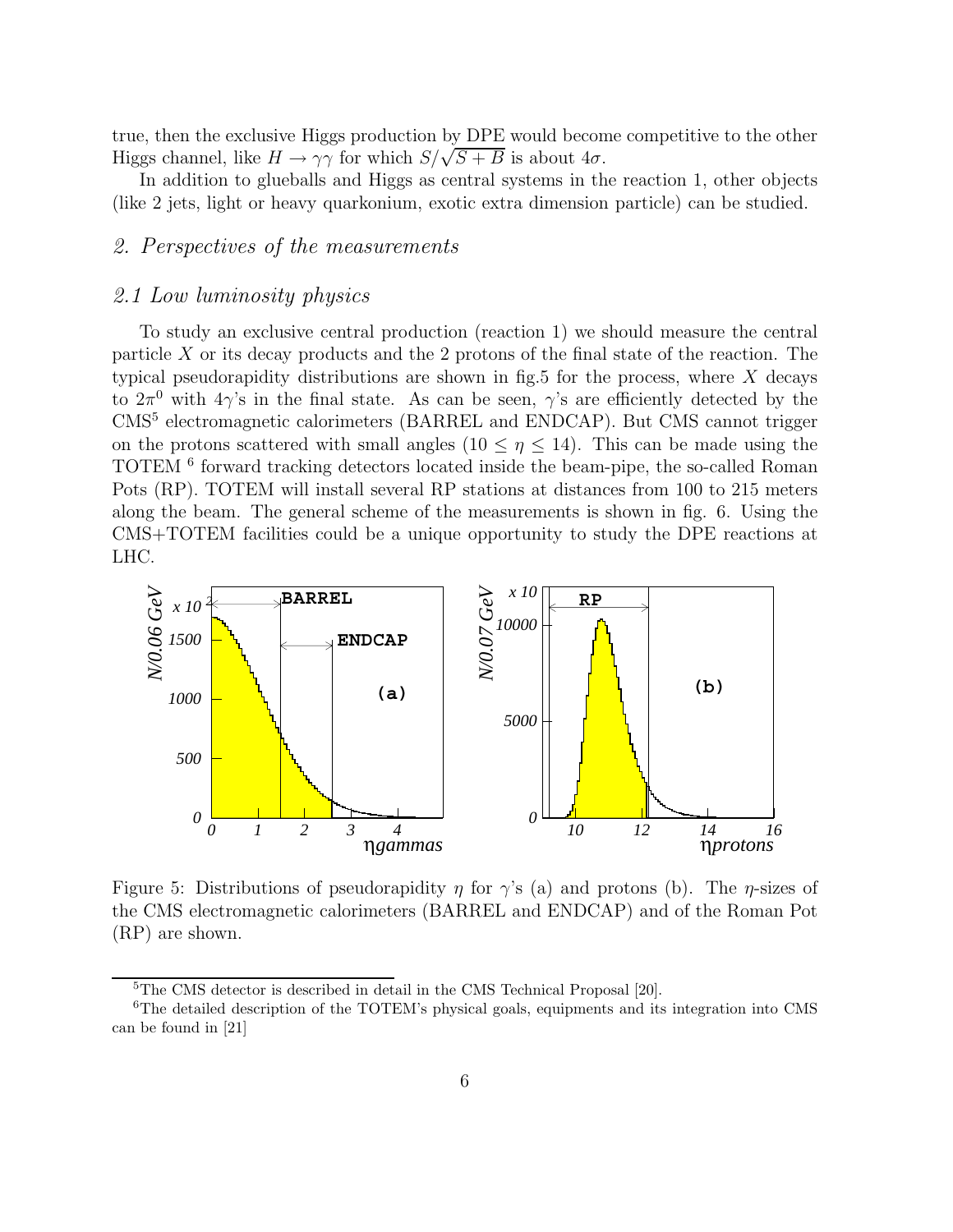

Figure 6: Scheme of the forward protons measurement using Roman pots stations.

To perform successful measurements at very small scattered angles TOTEM needs some special parameters for the beam, which are different from the nominal LHC conditions. It requires to:

- run with high- $\beta$  optics ( $\beta^*_{TOTEM} = 1000 \div 1500$ m), instead of the nominal LHC  $\beta^*_{nom} = 0.5$ m<sup>7</sup>;
- decrease the number of bunches,  $n_{TOTEM}/n_{nom} \approx 10^{-2}$ .

Such conditions led to the decline of the luminosity from  $L_{nom} = 10^{34} \text{cm}^{-2} \text{s}^{-1}$  to  $L_{TOTEM} =$  $10^{28}$ cm<sup>-2</sup>s<sup>-1</sup>. The measurements can be performed in special runs during the early running-in phase of the LHC, taking periods of a few days. As has been mentioned above, the estimated number of DPE events (non-corrected by any efficiency) is about  $\approx$  350000 per day at this low luminosity.

To estimate the efficiency of DPE registration, resolution and background conditions, we used the program CMSJET[22] adapted to our purposes. This program provides a fast non-GEANT simulation of the CMS detector response. The reaction 1 with DPE, at  $\sqrt{s}$  =14 TeV, has been generated using a modified version of the WA102 event generator. The distribution in  $x_F$  of outgoing protons and in t, the four momentum transfer squared of the proton vertices, measured and parametrized by the WA102 experiment are used in the generation. The s dependence of these variables were taken into account according to reference [11]. The generation was made for neutral and charged decay channels of the central particle X. A detailed description of the generator and the results of the simulations are presented in reference [23]. Here we show some important figures and outcomes.

The mass dependence of the efficiency for the reaction  $pp \to pXp, X \to 2\pi^o \to 4\gamma$ is shown in fig.7. The low energy gammas decrease the efficiency essentially because the noise terms in the resolution of the electromagnetic calorimeters are rather large. One can see on this figure that the gamma conversion and the energy cut in the Barrel ECAL strongly suppress the detection of the events. The mass resolution of the calorimeter

<sup>&</sup>lt;sup>7</sup>The *β*-function is an optical function of the collider defining the transverse size of the beam  $(\sigma_{x,y}^*)$ .  $\beta^*$  is the value of the *β*-function at the interaction points.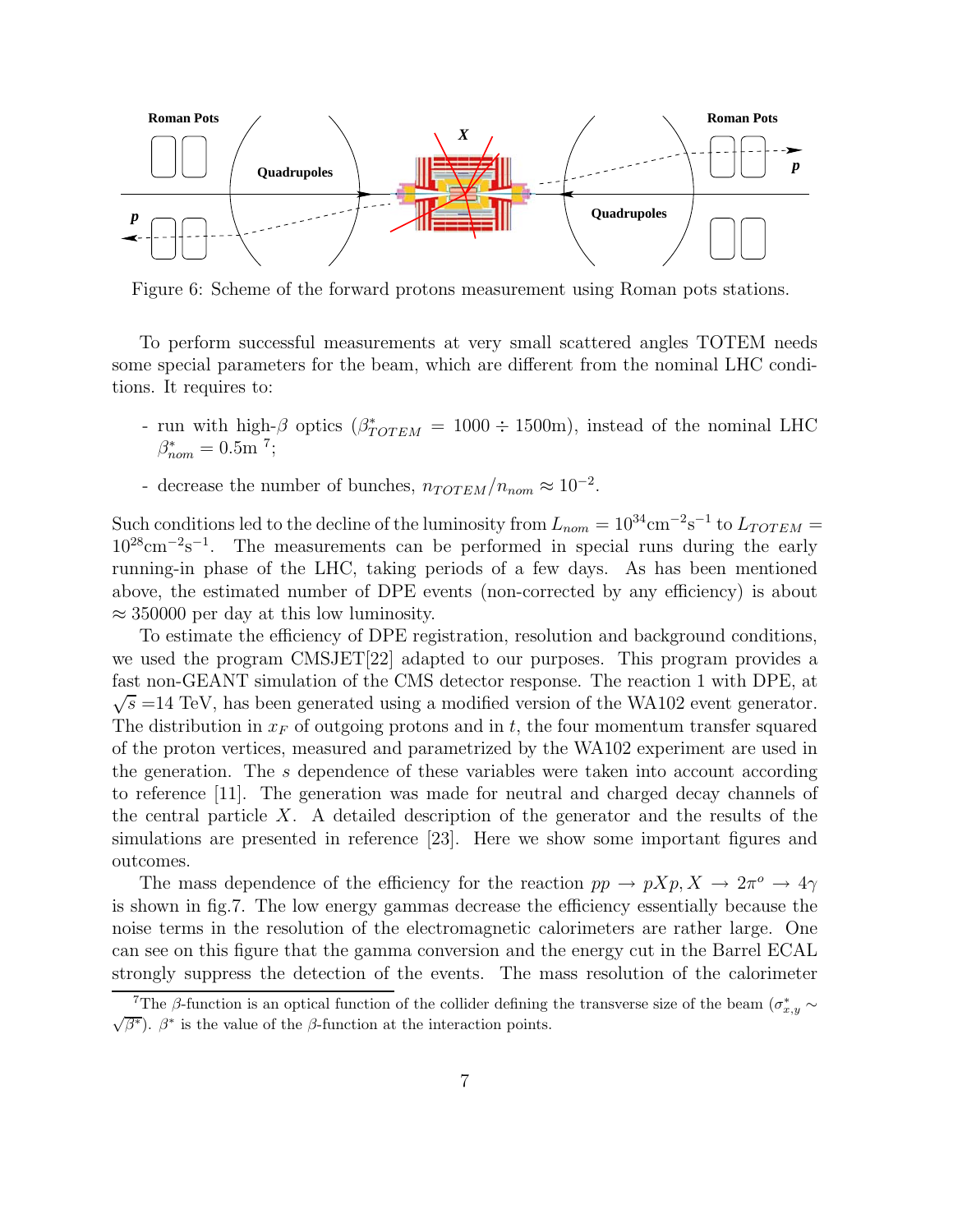

Figure 7: Mass dependence of the efficiency for the reaction  $pp \to pXp, X \to 2\pi^o \to 4\gamma$ . The curves show the contribution to the total efficiency of the different factors suppressing the registration of events.



Figure 8: Mass dependence of the efficiency for the reaction  $pp \to pXp, X \to \pi^{-}\pi^{+}$ . The curves show the contribution to the total efficiency of the different factors suppressing the registration of events.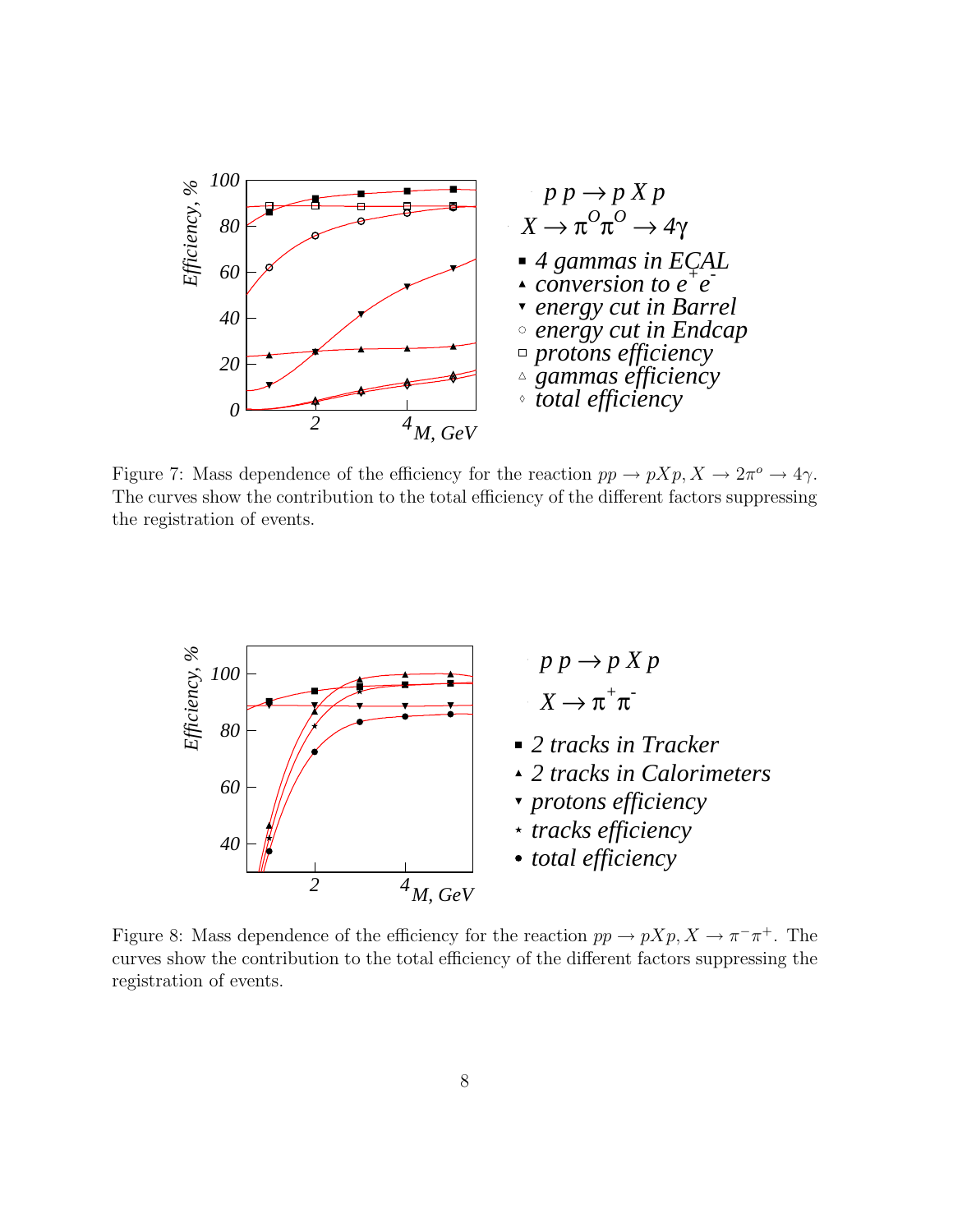has been studied as a function of the  $X$  mass. The relative resolution on the  $X$  mass,  $d\sigma_M/dM$ , decreases from 25% at 1 GeV to 10% at 5 GeV.

The same study has been performed for the charged decay channel of the  $X$  particle:  $pp \to pXp, X \to \pi^-\pi^+$ . It was required that 2 charged pions should be detected by the CMS tracker and the 2 protons by the Roman Pots. The result for the efficiency is shown in fig.8.

The efficiency for tracks detection increases rapidly and becomes higher than the efficiency for proton detection above 2.5 GeV. Thus, above 3 GeV the efficiency is very high (close to 90%) and is only limited by the efficiency for proton detection. The mass resolution is about 0.7% above 2 GeV and rises up to  $\approx 1.2\%$  at 1 GeV, which is much better than in the case of neutral decays.

In order to investigate the background to the central production, we use the standard CMS set of PYTHIA's parameters for minimum bias<sup>8</sup>. In addition the processes which have similar kinematics to double Pomeron exchange (DPE), such as elastic scattering, single diffraction, double diffraction, are included in the background. All processes, generated for the background study, are listed in table 2. We included the process of DPE to PYTHIA [24], using the above mentioned generator, and numbered it as 200. We suggest

| Process                                     | Number in     | Cross-section, |
|---------------------------------------------|---------------|----------------|
|                                             | <b>PYTHIA</b> | mb             |
| $ff' \rightarrow ff'$ (QCD)                 | 11            | 1.0880         |
| $f\bar{f} \rightarrow f'\bar{f}'$           | 12            | 0.0193         |
| $ff \rightarrow gg$                         | 13            | 0.0142         |
| $fg \rightarrow fg$                         | 28            | 15.1700        |
| $gg \to f\bar{f}$                           | 53            | 1.0800         |
| $gg \rightarrow gg$                         | 68            | 37.8500        |
| Elastic scattering $pp \rightarrow pp$      | 91            | 22.2100        |
| Single diffractive $pp \to Xp$              | 92            | 7.1513         |
| Single diffractive $pp \to pX$              | 93            | 7.1513         |
| Double diffractive $pp \rightarrow X_1 X_2$ | 94            | 9.7800         |
| Low- $p_T$ scattering                       | 95            | 0.0002         |
| DPE $pp \rightarrow pXp$                    | 200           | 0.3700         |
| All included processes                      |               | 101.4000       |

Table 2: Processes generated for the background study.

some requirements for the DPE selection which can be used for the trigger or for the off-line event analysis. The main one is the detection of one track in the forward Roman pots and one track in the backward ones. We use also different energy deposits in the

<sup>8</sup>http://cmsdoc.cern.ch/cms/Physics/btau/www/MB cards.html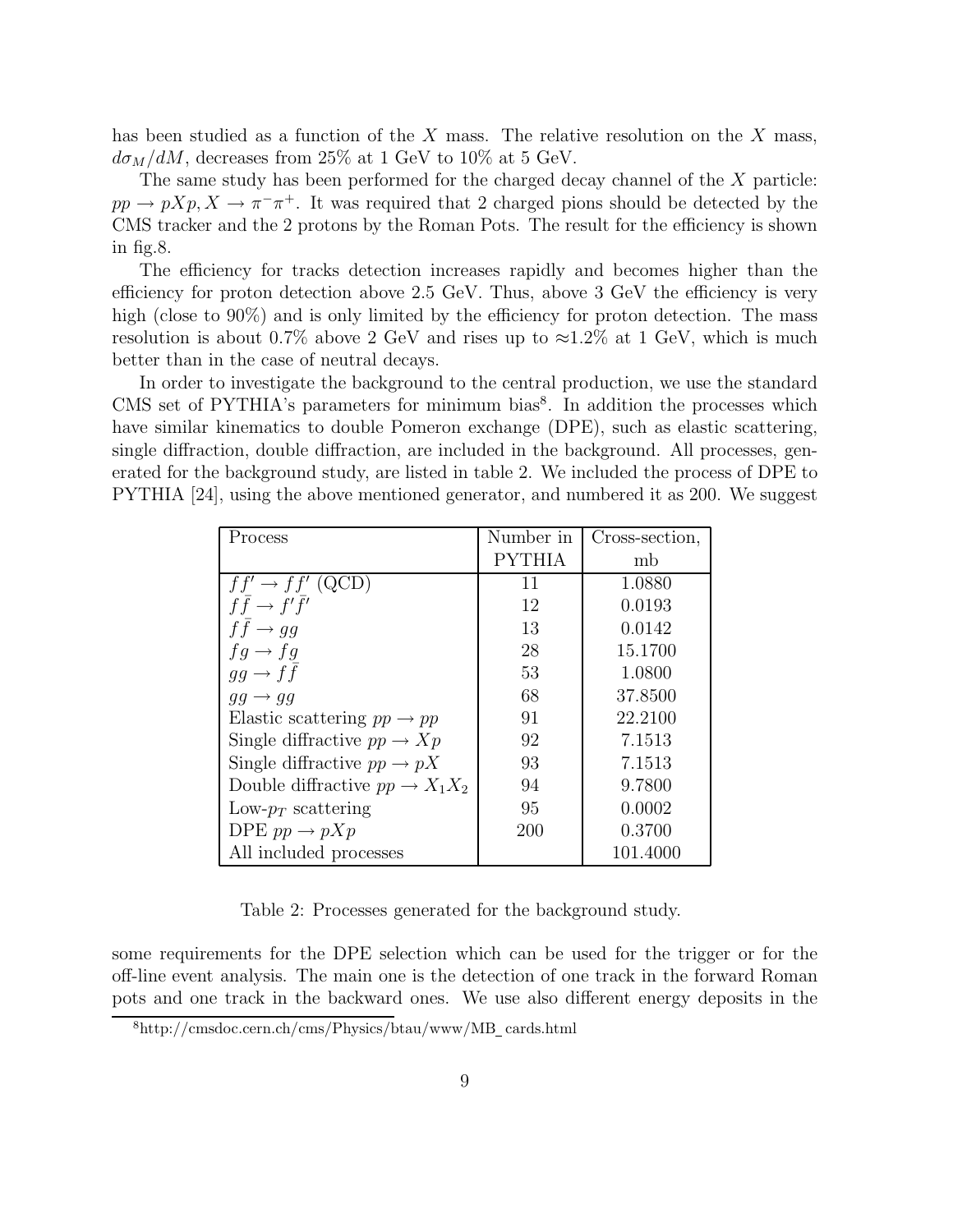CMS calorimeters for the background and for the DPE events and the absence of tracks in the TOTEM inelastic tracking detectors T1 and T2 covering a pseudorapidity region from 3 to 7. Such selection requirements allow a very effective background suppression, saving more than 85% of the DPE events. The ratio of DPE to background before and after selections is the following:

$$
\left(\frac{N_{DPE}}{N_{bg}}\right)_{before\ selection} \approx 0.004, \qquad \left(\frac{N_{DPE}}{N_{bg}}\right)_{after\ selection} \approx 20.
$$

We can conclude that the CMS+TOTEM facility gives a unique and real opportunity to study reaction 1 at the LHC energy in the region of small mass (<10 GeV) of the central system X, where an intensive production by DPE of gluon rich states is predicted.

### 2.2 High luminosity physics

Measurements of the high mass central systems in reaction 1, for example Higgs or Radion, which have an extremely small cross-section are impossible at the luminosity  $L_{TOTEM} = 10^{28} \text{cm}^{-2} \text{s}^{-1}$ . But they can be made at the nominal LHC luminosity  $10^{34}$ . Taking into account the most pessimistic estimates of the cross-section for the central Higgs production, 3 fb, one expects 600 events per year (without taking in account any efficiency). The increase of the luminosity should be offset by a decrease in  $\beta^*$  ( $\beta^*_{nom}$  = 0.5m) and as a consequence, the weighting of some beam perspectors, as the beam 0.5m) and, as a consequence, the worsening of some beam parameters, as the beam momentum and angular spread. The transverse size of the beam becomes larger at the distances 100÷200 meters, where TOTEM's RPs are located, and one can not use them for measurements of the diffractive scattered protons flying inside the beam. For the high luminosity runs it is suggested to install several additional RP stations at distances 300÷450 meters. One of the possible setup is shown in fig.9.



Figure 9: LHC beam line with the 7 RPs. Here, IP5 is the CMS interaction point, T1 and T2 are inelastic tracking detectors of TOTEM, TAS and TAN are collimators,  $D_i$  and  $Q_i$ are dipole and quadrupole magnets of LHC,  $RP_i$  are Roman Pot stations of TOTEM.

For the optimization of the RPs positions and for the calculations of the efficiency and resolution of the forward protons detection by the tracking detectors inside RPs a special interface program has been created to link PYTHIA [24] and MAD [25] (Methodical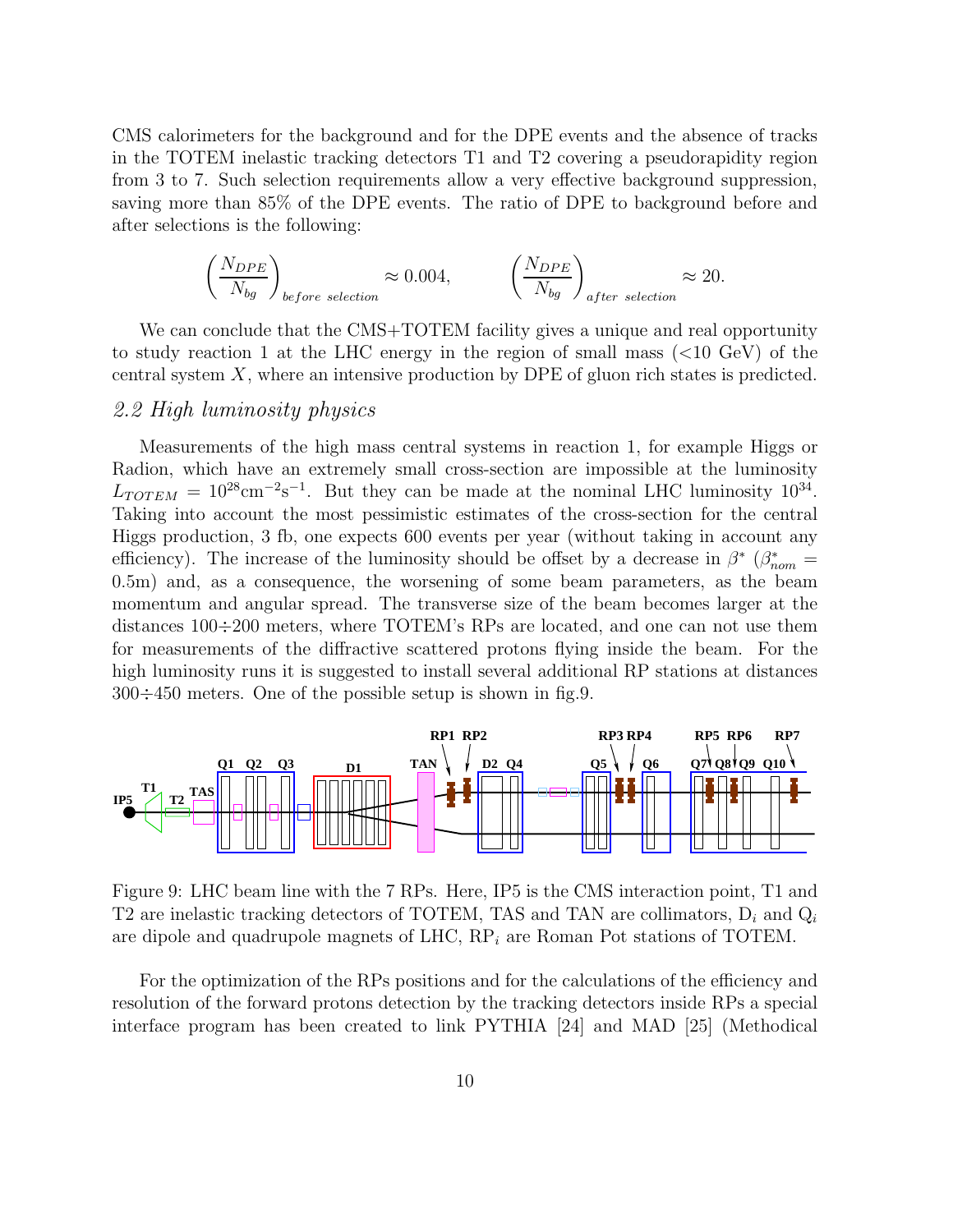Accelerator Design, that tracks protons in the LHC). The block-scheme of the program is shown in fig.10. The program allows to calculate the trajectories of the protons scattered in the different physical processes generated by PYTHIA (or any program compatible with it) and then traced inside the beam-pipe. One bank of data carries the coordinates and momenta of the protons, as scattered as beam, at any points along the beam that one needs to study. The beam envelope, the shape of the scattered protons current can easily be plotted at different projections, transversal or longitudinal, at any point along the beam, see fig.11. The spread of the beam momentum, the spread of the production angle and of the coordinates of the interaction at the interaction point (IP) can be included in the simulations.



Figure 10: The scheme of the interface program to link the programs PYTHIA and MAD.

The trajectory of the proton (as scattered as beam) is defined exclusively by 6 parameters at the IP. One can choose, for example, the following set:  $(x^*, y^*, \theta_x^*, \theta_y^*, \xi)$ , where  $(x^*, y^*)$  are the transverse coordinates at the IP,  $(\theta_x^*, \theta_y^*)$  are the production angles,  $\xi = \frac{\partial p}{\partial y}$ is the relative momentum loss of the proton. If one measures the  $(x_i, y_i)$  coordinates of the proton by the RPs tracking detectors at different points  $z_i$  along the beam and if one knows all trajectories for different initial parameters with MAD one can reconstruct the parameters of the proton at the interaction point. The most important of them, defining the diffractive process, are  $t = p^2(\theta_x^* + \theta_y^*)$ , the transverse momentum squared, and  $\xi$ .  $\xi$  is very important and should be measured for reaction 1, because if one measures  $\xi_1$ for the forward proton and  $\xi_2$  for the backward proton one can calculate the mass of the central system  $X$  by the simple formula (*Missing Mass Method*):

$$
M_X^2 = s\xi_1\xi_2.
$$
 (3)

So one can calculate the X mass using the measurements of the RPs only, without  $\text{CMS}^9$ .

<sup>9</sup>But one needs the CMS information at least for the trigger.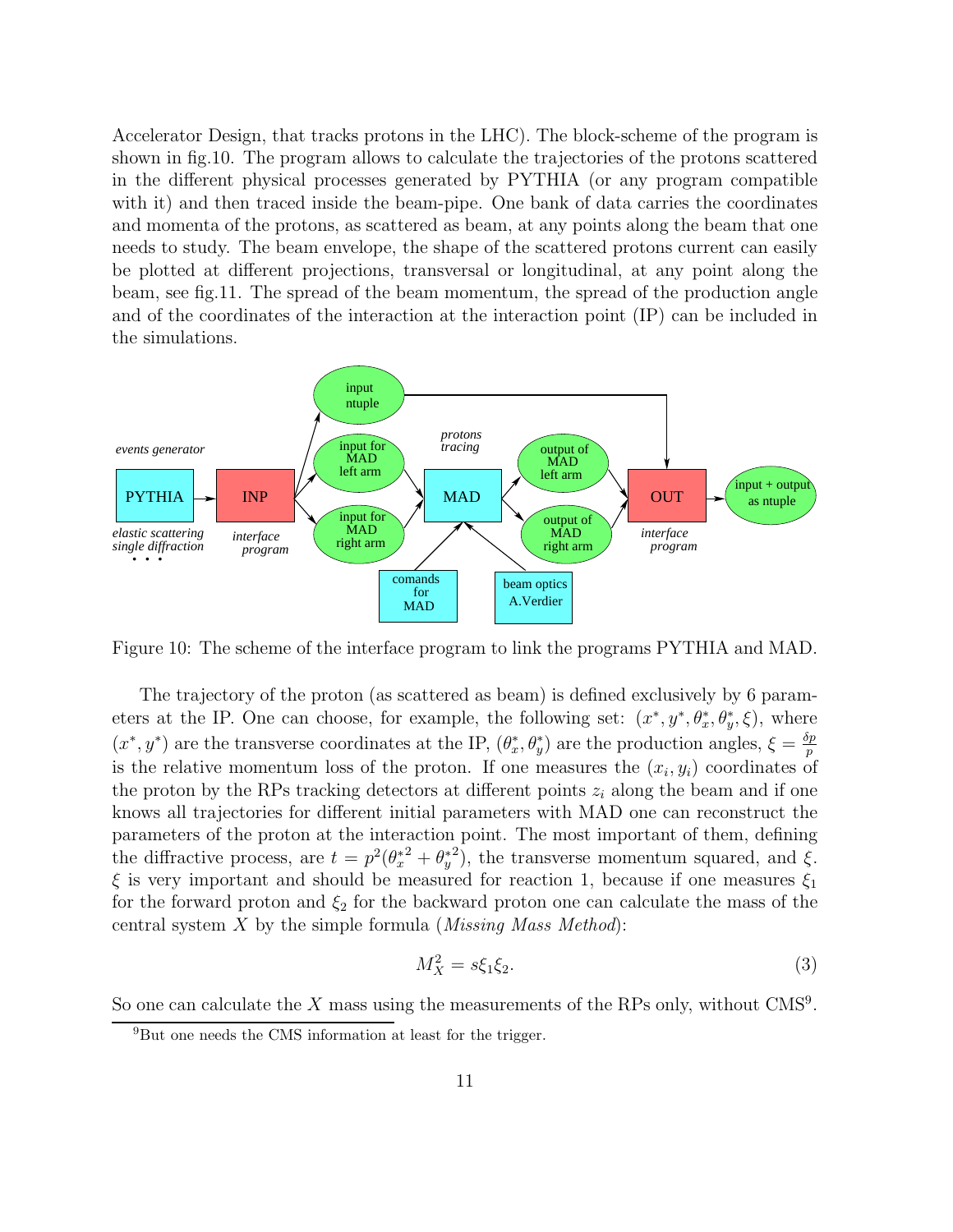

Figure 11: Elastic scattered protons ( $\beta^* = 1100$ m). a) 3D view of the proton current; b) horizontal projections of a); c) vertical projections of a); d) transverse projections of a) at different distances along the beam  $(z = 110, 150, 180, m)$ . The red lines show an envelope at  $15\sigma$  of the beam, the green line shows a trajectory of one beam proton.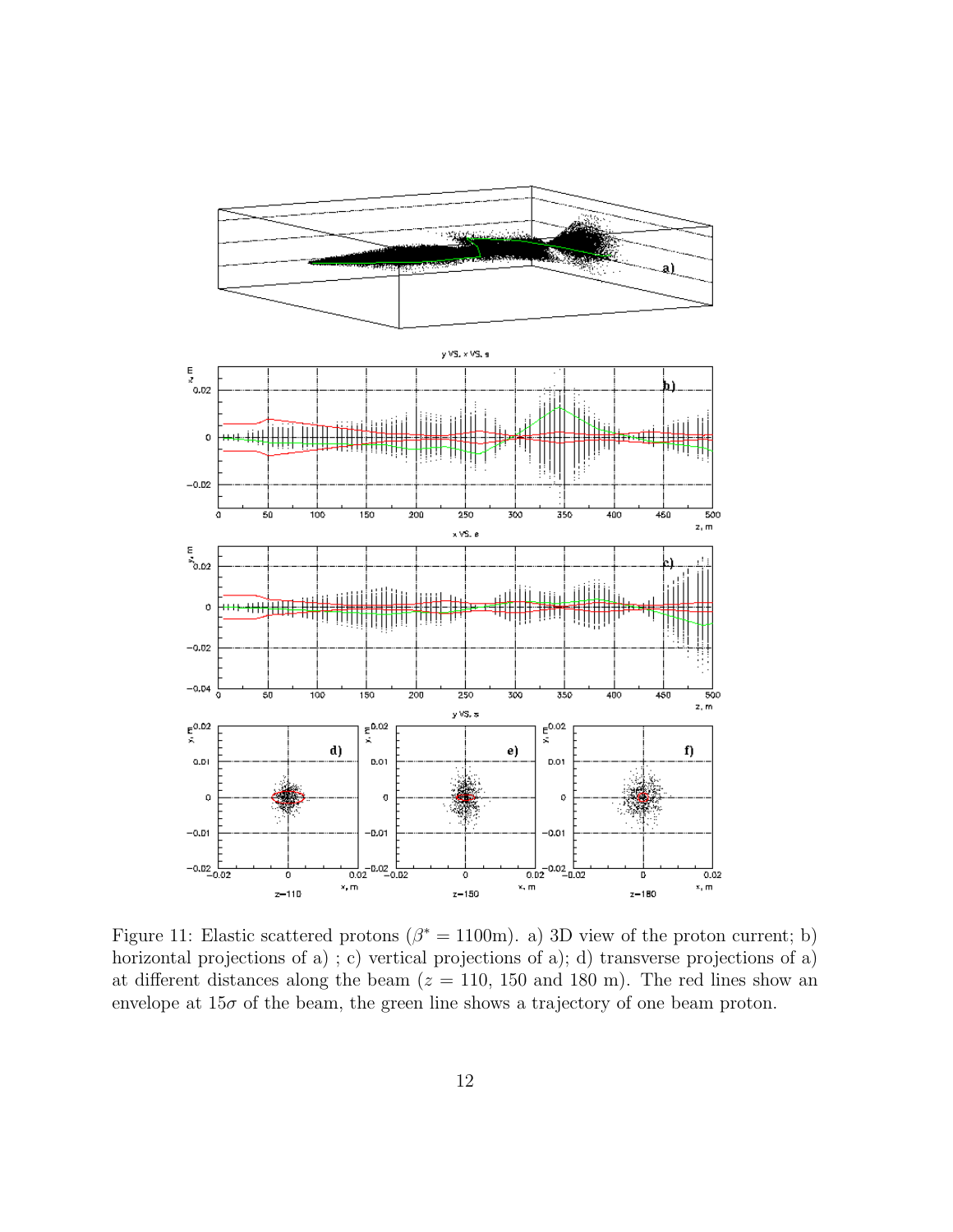We made an estimate of the efficiency for proton detection by RPs located as shown in fig.9 and of the  $\xi$  resolution assuming a 30  $\mu$ m coordinate resolution for the RPs tracking detectors. The calculations were made for an LHC optic related to  $\beta^* = 0.5$ m. The result is shown in fig.12. The green area on the  $(z, \xi)$  2D plot shows the region of a non-zero efficiency for the proton detection. One can see that RP 5, 6 and 7 cover together the  $\xi$ interval from 0.002 to 0.02. Using equation 3 one can calculate the interval of the central masses which is measured by the missing mass method: from 28 to 280 GeV. This interval widely covers the limits on the Higgs mass obtained by LEPII and by a global fit of the Standard Model parameters: 114 GeV  $\langle M_H \rangle$  = 205 GeV [26]. The relative  $\xi$  resolution and, accordingly, mass resolution in this interval vary from 2 to 5% depending on the  $\xi$ value, as can be seen in fig.12. This is a first rough estimate which can be improved, but it is already promising for such a method. This has to be compared with the most optimistic estimate of the Higgs mass resolution via the  $H \to \gamma\gamma$  measurement that gives 1%.



Figure 12: The right 2D histogram shows the efficiency for forward proton detection as a function of  $\xi$ , the relative proton momentum loss, and z, the distance along the beam. The RPs positions are shown by arrows. The left histogram presents relative resolution of the  $\xi$  measurements by RPs 4, 5, 6 and 7.

At present there is no full GEANT-like simulation for the background to the Higgs production (reaction 1), but analytical estimates were made in the reference [18] for the exclusive Higgs production  $pp \rightarrow pHp$ ,  $H \rightarrow b\bar{b}$ . As has been mentioned above, the authors of [18] estimate the significance  $S/\sqrt{S+B}$  of the Higgs observation during one year LHC run at a luminosity  $10^{33}$  to be about  $3\sigma$  even for the more pessimistic (3 fb) Higgs cross-section. It makes the reaction 1 competitive to the other methods of Higgs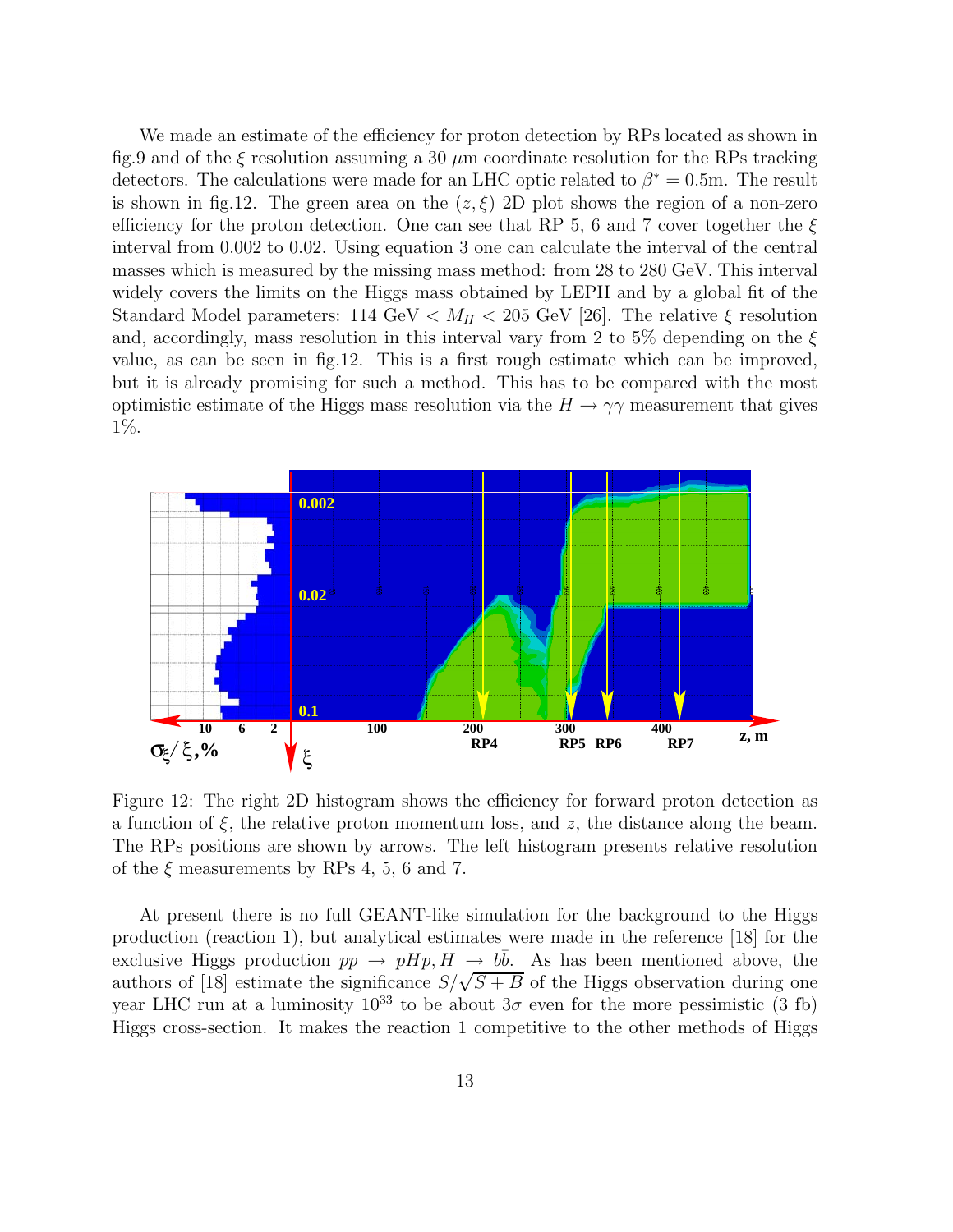measurements (for example, for the channel  $H \to \gamma \gamma$ :  $S/\sqrt{S+B} \approx 4\sigma$ ).

Recently, new theoretical works have been published devoted to the calculation of the azimuthal angle between protons in the final state of reaction 1 as was done in the model of F.Close [3]. In [27] the authors try to estimate the behaviour of this angle for the SM scalar and pseudoscalar Higgses produced by DPE in reaction 1. If one knows from the theory such interdependence between  $J^{PC}$  of the central particle and the above-mentioned azimuthal angle  $\phi_{pp}$  one can solve the inverse problem: defining the quantum numbers  $J^{PC}$  of the central particle by measuring  $\phi_{pp}$ . Contrary to the traditional determination of  $J^{PC}$  of the particle by the analysis of the angular distributions of its decay products (partial-wave analysis) one can define these quantum numbers by measuring the forward protons only, making the procedure much simpler.

#### 3. Conclusion

We conclude that the CMS+TOTEM facility gives a unique opportunity to study the double Pomeron exchange at the LHC. Low mass central systems, having a high crosssection production in DPE (about 0.37 mb) can be studied at low luminosity  $(L_{TOTEM} =$  $10^{28}$ cm<sup>-2</sup>s<sup>-1</sup>) in CMS and TOTEM common runs in the early running-in phase of the LHC. High mass central objects, like Higgs produced diffractively in DPE, have smaller cross-section (a few fb) and can be studied at the nominal LHC luminosity ( $L_{nom}$  =  $10^{34} \text{cm}^{-2}\text{s}^{-1}$ ). Such study needs additional Roman Pots tracking detectors located at distances 300-400 m along the beam on both sides of CMS.

The study of the central production reaction at the LHC energy, where a pure double Pomeron exchange is predicted, gives a feeling of great achievement to understand the nature of the Pomeron and the underlying dynamics of the double Pomeron exchange, to solve the "glueball puzzle" and it gives a unique opportunity to make measurements of the exclusive Higgs production in DPE at LHC.

In this paper, CMS is given as an example but is also valid for ATLAS. In this context, BARREL and ENDCAP (two sub-detectors of CMS) should be replaced by their equivalent sub-detectors of ATLAS (with their pseudorapidity limits). In this way, TOTEM (an experiment with Roman pots in the beam pipe) should be understood, in the case of ATLAS, as Roman pots in the beam pipe on both sides of ATLAS.

#### 4. Acknowledgements

We would like to thank Professor V.A. Petrov and R.A. Ryutin (IHEP) for their valuable assistance. One of us, Andrei Sobol, thanks IN2P3 for having offered a foreign visitor position at LAPP.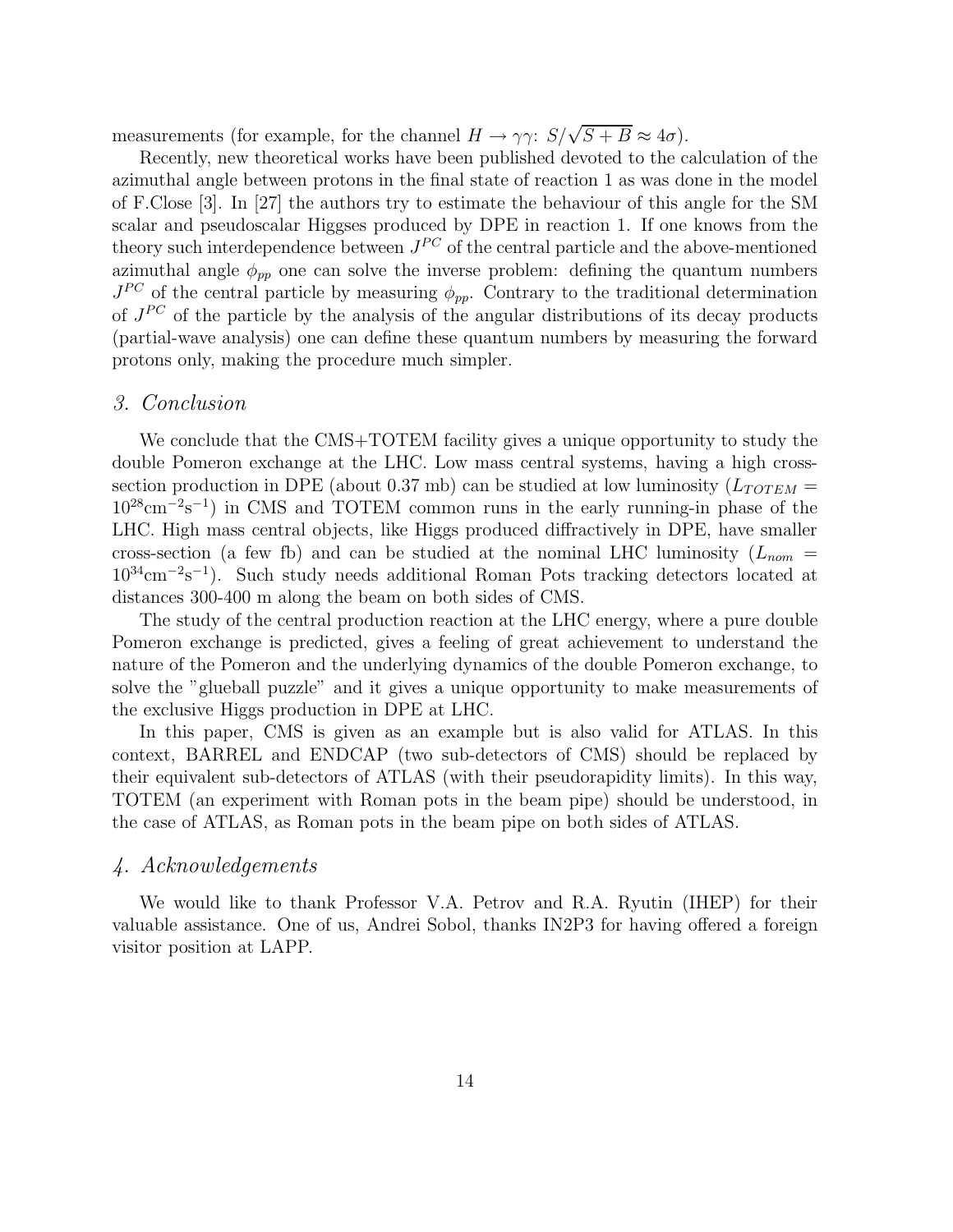## **References**

- [1] D.Barberis et.al. Phys. Lett. **B422** (1998) 399, Phys. Lett. **B427** (1998) 398, Phys. Lett. **B432** (1998) 436, Phys. Lett. **B436** (1998) 204, Phys. Lett. **B440** (1998) 225, Phys. Lett. **B446** (1999) 342, Phys. Lett. **B453** (1999) 305, Phys. Lett. **B453** (1999) 316, Phys. Lett. **B453** (1999) 325, Phys. Lett. **B462** (1999) 462, Phys. Lett. **B467** (1999) 165, Phys. Lett. **B471** (2000) 429, Phys. Lett. **B471** (2000) 435, Phys. Lett. **B471** (2000) 440, Phys. Lett. **B474** (2000) 423, Phys. Lett. **B479** (2000) 59, Phys. Lett. **B484** (2000) 198, Phys. Lett. **B485** (2000) 357, Phys. Lett. **B488** (2000) 225, Phys. Lett. **B507** (2001) 14.
- [2] F.E.Close Phys. Lett. **B419** (1998) 387; P.Castoldi et.al. Phys. Lett. **B425** (1998) 359; N.I.Kochelev, hep-ph/9902203; N.I.Kochelev et.al. Phys. Lett. **B457** (1999) 202; F.E.Close and G.Schuler Phys. Lett. **B458** (1999) 127; E.Shuryak and I.Zahed Phys.Rev. **D68:034001** (2003).
- [3] F.E.Close and G.Schuler Phys. Lett. **B464** (1999) 279.
- [4] F.E.Close, A.Kirk and G.Schuler Phys. Lett. **B477** (2000) 13.
- [5] F.E.Close and A.Kirk Phys. Lett. **B483** (2000) 345.
- [6] C.Amsler and F.E.Close Phys. Lett. **B353** (1995) 385; W.Lee and D.Weingarten, Phys.Rev. **D61** (2000) 014015; D.Li, H.Yu and Q.Shen hep-ph/0001107; L.S.Celenza et.al. Phys.Rev. **C61** (2000) 035201; M.Strohmeier-Presicek et.al. Phys.Rev. **D60** (1999) 054010.
- [7] E.Klempt "Meson Spectroscopy: Glueballs, Hybrids and QQ Mesons", PSI Zuoz Summer School, August 13-19, 2000; hep-ex/0101031.
- [8] A.Brandt et.al. Eur.Phys.J.C. **25** (2002) 361; hep-ex/0205037.
- [9] S.N.Ganguli and D.P.Roy Phys.Rep. **67** (1980) 203.
- [10] A.Kirk Phys. Lett. **B489** (2000) 29.
- [11] G.Schuler and T.Sjöstrand Phys.Rev. **D49** (1994) 2257-2267.
- [12] A. Bialas and P.V. Landshoff Phys.Lett.**B256** (1991) 540.
- [13] J.R.Cudell, O.F.Hernandez Nucl.Phys **B471** (1996) 471; hep-ph/9511252.